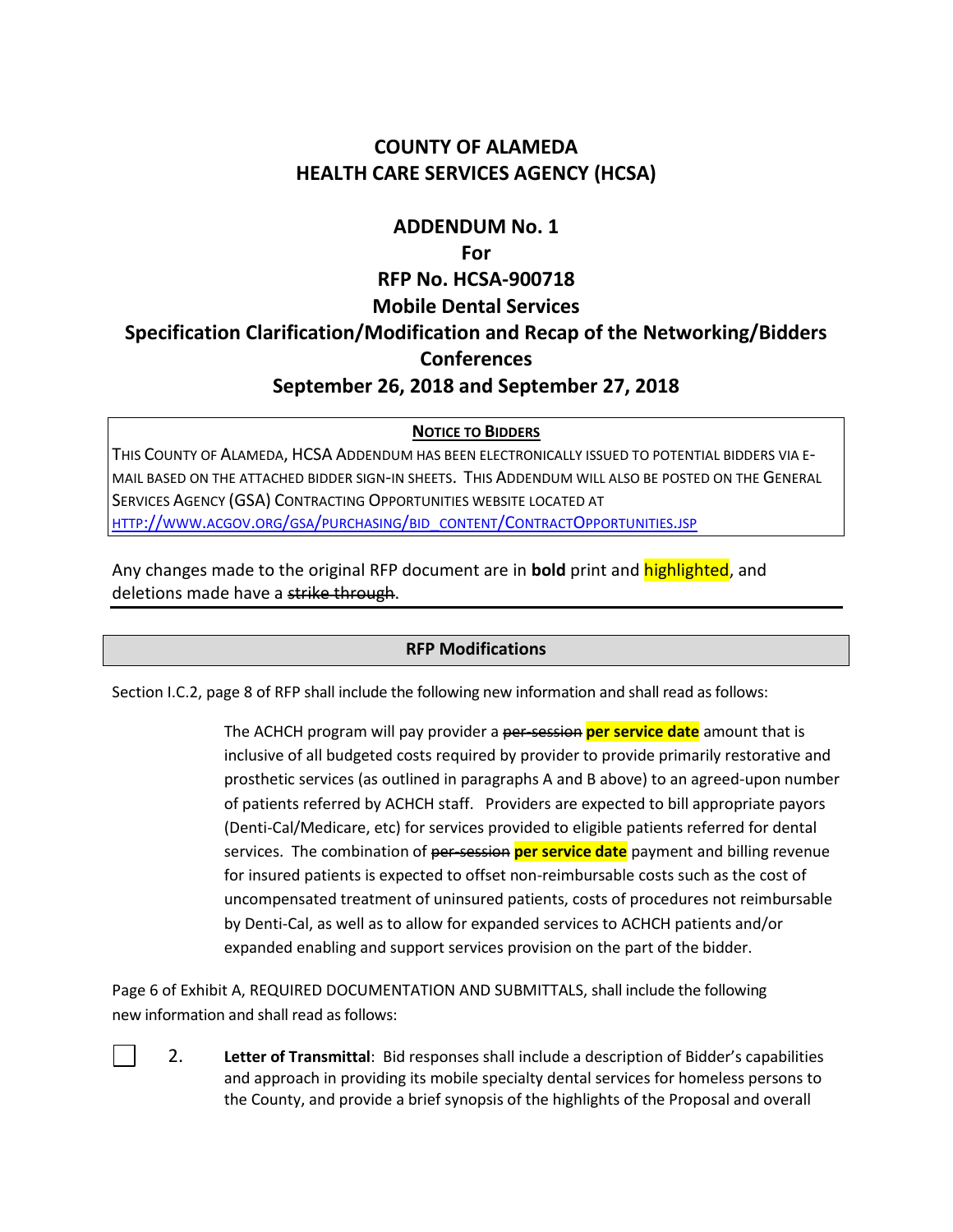benefits of the Proposal to the County. **Description should also include a statement of how the Bidder meets each of the Minimum Bidder Qualifications described in Section I.D.** This synopsis should not exceed three pages in length and should be easily understood.

#### **Bid/Contract Questions**

**Q1: What is the definition of overall cost per session? Is it cost per appointment? That is difficult to ascertain as the cost for each patient and visit can vary- also depends if Denti-cal picks up any costs.** 

*A1: The total cost is per service date, inclusive of all budgeted cost required by provider to provide primarily restorative and prosthetic services. This is a total cost per service date and not cost per appointment. See modification to Section I.C.2, page 8 of RFP listed above.*

**Q2: There are a lot of areas listed in RFP for servicing- is the expectation that potential contractor select areas to be serviced based on number of potential service days or is the expectation that all these areas be covered with services?**

*A2: The expectation is that the bidder has the capacity to provide mobile dental services in all the geographic areas outline in the RFP (please refer to Section I.C.2.a, page 8 of RFP) . The selection of services sites will be a collaborative process between the selected bidder and ACHCH staff.*

#### **Q3: Do you intend to award only one contract or would you award multiple contracts?**

*A3***:** *No. The County intends to award one contract.*

## **Bidders Conference Attendees**

The following participants attended the Bidders Conferences:

|    | <b>Company Name / Address</b>         | Representative       | <b>Contact Information</b> |
|----|---------------------------------------|----------------------|----------------------------|
| 1. |                                       |                      | Phone: 650-773-0333        |
|    |                                       |                      | E-Mail: mariad@osdcf.org   |
|    | <b>On-Site Dental Care Foundation</b> | <b>Maria Dona</b>    | <b>Prime Contractor:</b>   |
|    |                                       |                      | Subcontractor:             |
|    |                                       |                      | <b>Certified SLEB:</b>     |
| 2. |                                       |                      | Phone: 408-315-4864        |
|    | <b>On-Site Dental Care Foundation</b> | <b>Cheryl Walter</b> | E-Mail: cherlyw@osdcf.org  |
|    |                                       |                      | <b>Prime Contractor:</b>   |
|    |                                       |                      | Subcontractor:             |
|    |                                       |                      | Certified SLEB:            |